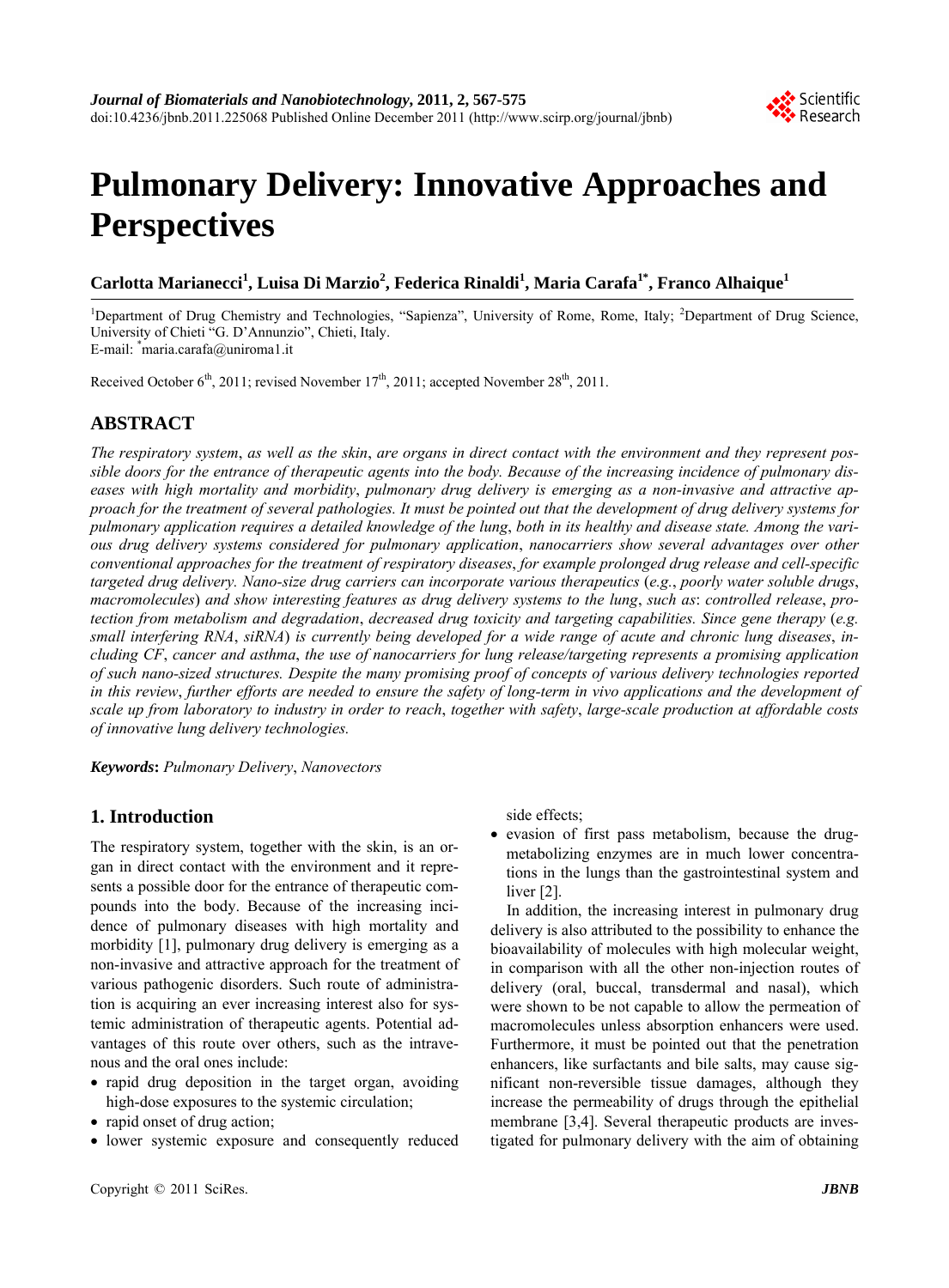systemic or local activity. Administration of drugs directly to the lungs is the most appropriate route in the treatment of asthma and other pulmonary diseases such as tuberculosis, chronic obstructive pulmonary disease and lung cancer.

In case of low molecular weight drugs, numerous studies were focused on local application for the treatment of chronic respiratory diseases such as asthma and chronic obstructive pulmonary disease (COPD). At the same time, several recent studies indicated how pulmonary delivery may offer great potential for large molecules, such as proteins and peptides, for both local targeting and systemic effect; *i.e.*, for the treatment of respiratory diseases and other pathologies such as thrombosis and diabetes mellitus. In this sense, inhalation can represent the most favourable non-invasive route of administration for insulin (5.8 kDa) because insulin bioavailability can reach 37% following inhalation while it reaches at most 1% following oral, sublingual, nasal or transdermal administration without chemical enhancers [5,6]. The first inhaled insulin product, Exubera®, was approved in January 2006 but it was withdrawn from the market already in October 2007 due to disappointing sales.

Another inhaled insulin product, AFREZZA™, is currently under review by the FDA for the treatment of type 1 and type 2 diabetes [7,8]. AFREZZA™ is an ultra rapid acting insulin comprising Technosphere® insulin powder in unit dose cartridges for administration with the inhaler. The Technosphere® powder formulation is prepared by precipitating insulin from a solution onto preformed diketopiperazine particles, which readily dissolve once in the lung environment. AFREZZA™ appears to overcome several limitations of Exubera®. Technosphere® insulin is both rapidly absorbed and eliminated and its pharmacokinetic profile mimics more closely normal physiologic insulin release than injection of regular insulin as well as of rapid-acting analogues

Gene delivery to the lungs is mainly focused on the localized delivery of drugs to the site of action, the lungs and airways, including lung cancer, genetic disorders affecting the airways (cystic fibrosis, alpha-1-antitrypsin deficiency), obstructive lung diseases (asthma), and vaccination. Only one inhaled therapeutic protein is currently available on the market. It is recombinant human deoxyribonuclease I (Dornase alfa) indicated for the treatment of cystic fibrosis (CF) and marketed since 1994.

Recombinant human deoxyribonuclease I is a glycoprotein of 37 kDa, which selectively cleaves DNA. In CF patients, retention of viscous purulent secretions in the airways contributes both to reduced pulmonary function and to exacerbation of infection. These pulmonary secretions contain very high concentrations of extracellular DNA released by degenerating leukocytes. Dornase alfa is delivered to CF patients by inhalation of an aerosol mist produced by a pneumatic nebulizer; it hydrolyses the DNA in airway secretions and reduces their viscosity.

A significant disadvantage of inhalation therapy is the relatively short duration of drug action demanding multiple daily inhalation maneuvers, ranging up to 9 times a day [9].

Strategies for further advancements of inhalation therapy include the development of aerosolizable carrier systems with the aim to improve the drug effect, as well as patient's convenience and compliance. Today, researchers have made great strides in the development of pulmonary delivery technologies, both in terms of inhaler design and progresses in nanoscale carrier engineering. Today there are three main different classes of devices for pulmonary drug delivery: nebulizers, Metered Dose Inhalers (MDIs), and Dry Powder Inhalers (DPIs). These inhalers are based on different delivery mechanisms, and require different types of drug formulations. Furthermore, the development of new bioactive compounds such as nucleic acids and proteins, require the design of innovative delivery technologies.

Among the various drug delivery systems considered for pulmonary application, nanocarriers demonstrate several advantages for the treatment of respiratory diseases, for example prolonged drug release and cell-specific targeted drug delivery.

The development of an innovative nanocarrier, able to deliver the drug to the desired site of action, is highly dependent on the nature of the active substance and on its desired site and mode of action (**Figure 1**).



**Figure 1. Factors affecting pulmonary delivery.**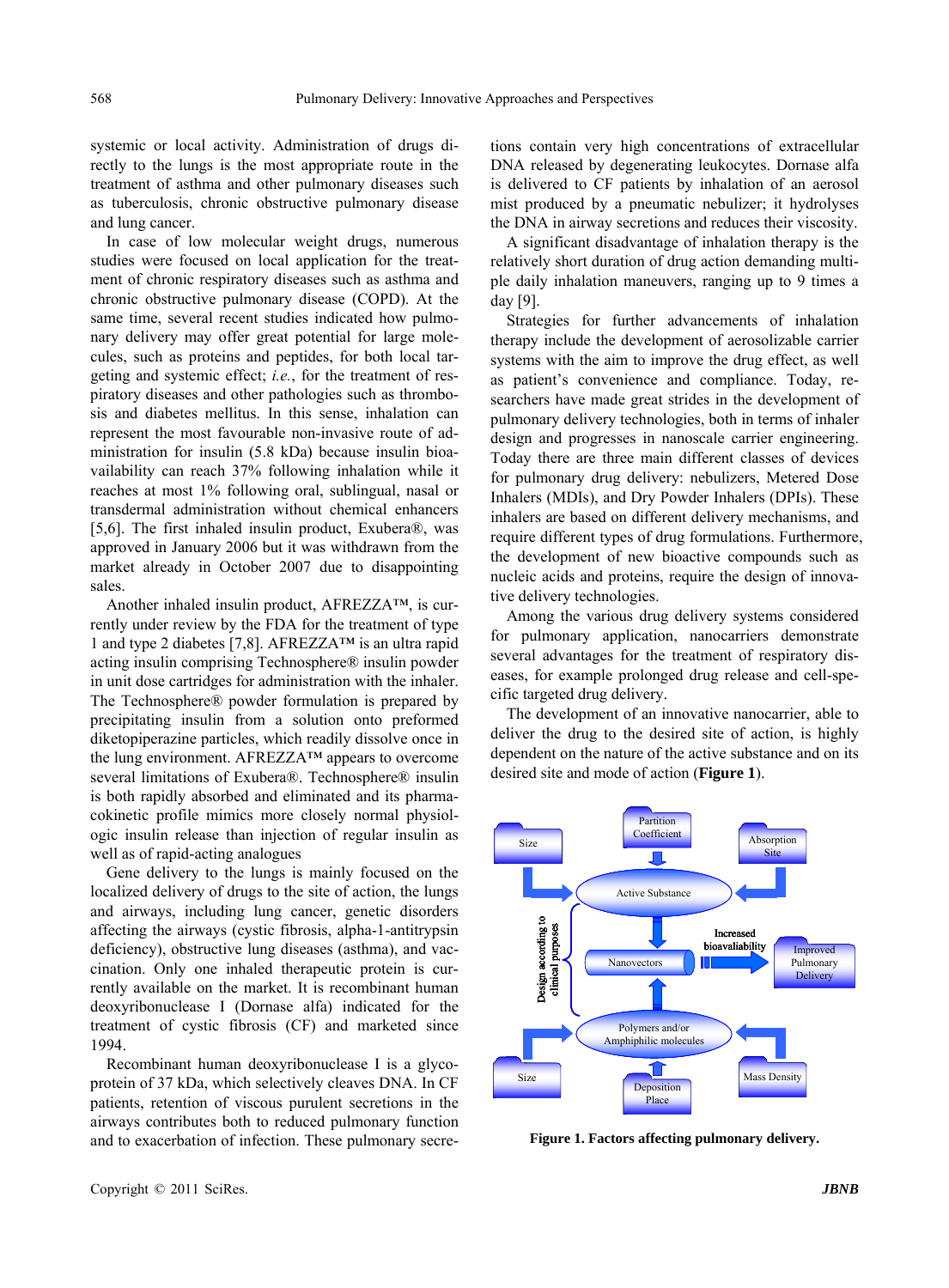#### **2. Practical Address in Pulmonary Delivery**

The development of drug delivery systems for pulmonary application requires a detailed knowledge of the lung in its healthy, as well as various diseased states. The lung consists of two functional parts, the airways (trachea, bronchi, and bronchioles) and the alveoli (gas exchange areas). The primary functions of the lungs are to enable gas exchange between the blood and the external environment, and to maintain homeostatic systemic pH. The respiratory system is composed of the trachea, which bifurcates into the bronchi. The bronchi continue to branch into smaller bronchioles, and ultimately the terminal bronchi, which end with the alveolar sacs.

Gas exchange between airspaces and blood capillaries occurs in the respiratory region, which includes the respiratory bronchioles, the alveolar ducts and the alveolar sacs.

The surface area of the alveolar epithelium reaches 100 m<sup>2</sup>, which is enormous as compared to the 0.25 m<sup>2</sup> surface area of the airways [10,11]. The alveoli have a thin, single cell layer. The distance from the air in the alveolar lumen to the capillary blood flow is less than 400 nm. The large surface area of the alveoli and the intimate air-blood contact in this region make the alveoli less well protected against inhaled substances, such as nanoparticles, as compared to the airways [12]. Despite the numerous advantages above reported, pulmonary administration of drugs shows, at the same time, several problems related, for instance, to the various clearance mechanisms and the mucous layer. Mucociliary clearance is one of the most important defence mechanisms to eliminate dust and microorganisms in the lungs [13]. The mucus is produced by goblet cells and sub-mucosa glands. It covers the entire airway surface and its thickness ranges from 5 μm to 55 μm [14,15]. It consists of an upper gel phase made of 95% water, 2% mucin, a highly glycosylated and entangled polymer, as well as salts, proteins and lipids [16]. A periciliary liquid layer underlies the mucus gel and its low viscosity allows effective cilia beating. The coordinated, rhythmic beating of the cilia constantly moves this mucous layer toward the proximal airways, where it is either swallowed or expectorated (mucociliary clearance). Particles settling in the peripheral lung have been reported to have a residence time of approximately 24 hr in a healthy adult patient.

Pulmonary surfactants are responsible for biophysical stabilizing activities and innate defence mechanisms. They line the alveolar epithelial surfaces and overflow into the conductive airways so that the surfactant film is continuous between alveoli and central airways [17]. Pulmonary surfactants are composed of phospholipids (80%, half of which being dipalmitoylphosphatidylcholine), neutral lipids (5% - 10%, mainly cholesterol), specific surfactant proteins (5% - 6%) and non-specific proteins (3% - 4%) [18].

Phospholipids are mainly responsible for the formation of the surface active film at the respiratory air-liquid interface. In water, phospholipids are self-organized in the form of bilayers. Bilayers are also the structural form in which surfactants are assembled and stored by pneumocytes in lamellar bodies.

Specific surfactant proteins include SP-A, SP-B, SP-C and SP-D. SP-A and SP-D are hydrophilic while SP-B and SP-C are hydrophobic. SP-A is able to bind multiple ligands, including sugars,  $Ca^{2+}$  and phospholipids. This property allows SP-A to bind to the surface of pathogens, contributing to their elimination from the airways. Recognition of SP-A by specific receptors on alveolar macrophages stimulates phagocytosis of the pathogens. SP-B is strictly required for the biogenesis of pulmonary surfactants and their packing into lamellar bodies. Both, SP-B and SP-C promote the rapid transfer of phospholipids from bilayers stores into air-liquid interfaces.

Luminal airway and alveolar macrophages are at the forefront of lung defence and their primary role is to participate in innate immune responses, such as, chemotaxis, phagocytosis, and microbial killing [19]. They also downregulate adaptive immune responses and protect the lung from T-cell-mediated inflammation [20]. Macrophages are tightly applied on the surface of respiratory epithelia. They are immersed in the lung lining fluid beneath the surfactant film.

The lung presents a remarkably lower level of metabolism than the gastrointestinal tract and liver. Yet, various peptidases are distributed on the surface of different cell types in the lung, including bronchial and alveolar epithelial cells, submucosal glands, smooth muscles, endothelial cells and connective tissue.

Proteases play an essential role in cell and tissue growth, differentiation, repair, remodelling, cell migration and peptide-mediated inflammation [21]. Proteases can also be released in the airspaces by activated macrophages and neutrophils in case of inflammatory reactions in the respiratory tract [22]. Blood supply to the lungs is divided among the pulmonary and systemic circulations. The pulmonary circulation consists of the pulmonary artery that leaves the right heart, branches into a dense pulmonary capillary bed that surrounds the alveoli and finally coalesces into the pulmonary vein that drains into the left heart. One hundred percent of the cardiac output flows through the pulmonary circulation. Its principal functions are gas exchange with air in the alveoli and nutrients supply to terminal respiratory units. The lungs receive a second blood supply via the systemic circulation, commonly referred to as the bronchial circulation.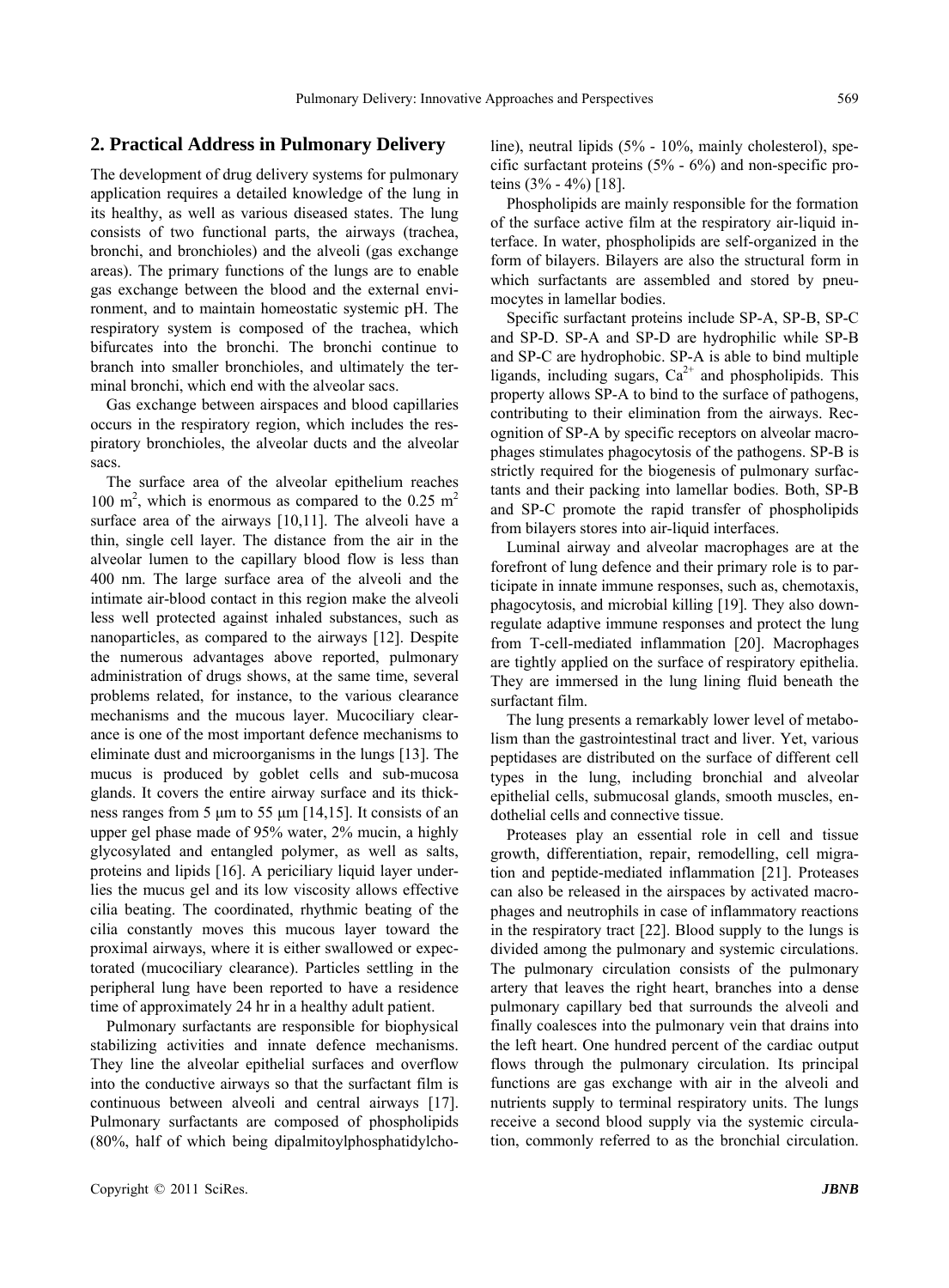The bronchial circulation originates from the aorta and provides oxygenated blood and nutrients to all structures of the tracheobronchial tree. Lymphatic vessels exist in close proximity of major blood vessels and of the airways [23].

This high level of vascularization, and the large surface area combined with an extremely thin barrier between the pulmonary lumen and the capillaries, create conditions that are well suited for efficient mass transfer [24].

Particle deposition in the lungs occurs by inertial impaction, sedimentation. In order to evaluate the capacity of inhaled particles to reach different regions of the respiratory tract, the so-called aerodynamic diameter of such particles must be considered. The aerodynamic diameter of a particle, *daer*, is equivalent to the diameter of a unit density  $(\rho_0)$  sphere that has the same terminal velocity in still air as the particle:

$$
d_{\textit{aer}} = d \sqrt{\frac{\rho}{\rho_0 X}}
$$

where *d* is the geometric diameter of the particle,  $\rho$  is the particle density and *X* is the particle dynamic shape factor denoting deviation of shape from sphericity [25].

Actually, particles larger than 5 μm in diameter are generally subject to inertial impaction in the oropharyngeal region, or sedimentation in the bronchial region, where delivered drug may be expected to have little systemic therapeutic effect. At the other extreme, particles with diameters substantially smaller than 1 μm, although capable to reach the alveolar region, they are not capable to deposit and are thus exhaled. Particles with aerodynamic diameters between 1 and 5 μm are expected to bypass deposition in the mouth and throat and efficiently deposit in the lung periphery [26].

#### **3. Innovative Approaches in Lung Delivery**

The successful integration of novel drugs with devices capable of delivering defined doses to the respiratory tract has resulted in a proven track record for inhalation as a route of administration that limits systemic exposure and provides localized topical delivery. Thus, a number of orally inhaled products have been successfully developed over the last 50 years, providing symptomatic relief to millions of patients with asthma and chronic obstructive pulmonary disease (COPD).

Nowadays, biopharmaceuticals and conventional drugs are frequently engineered or incorporated in carriers in order to direct their fate in preferential pathways [27,28]. Nano-size drug carriers can incorporate various therapeutics (e.g., poorly water soluble drugs) and present several advantages for drug delivery to the lung includeing controlled release, protection from metabolism and degradation, decreased drug toxicity and targeting capabilities.

Nanotechnology is the engineering and manufacturing of materials at the atomic and molecular scale. In its strictest definition from the National Nanotechnology Initiative, nanotechnology (NIH Roadmap Initiatives, http://nihroadmap.nih.gov/initiatives.asp.), it refers to structures roughly in the 1 - 100 nm size regime in at least one dimension. Despite this size restriction, nanotechnology commonly refers to structures that are up to several hundred nanometers in size and that are developed by topdown or bottom-up engineering of individual components [29]. Bioactive delivery nanosystems (nanocarriers) in general, and drug delivery in particular, constitute a significant domain of nanomedicine.

Nanomedicine can be defined as the application of nanotechnology to medicine. Artificial nanostructures are of the same size as biological entities and can readily interact with biomolecules on both the cell surface and within the cell (**Figure 2**).

The understanding of the fate of nanomedicines in the lungs is important because fate and therapeutic activity are closely related. Interaction of nanomedicines with cells of the respiratory system will determine the pharmacodynamic response. For instance, the rapid uptake of particles by alveolar macrophages can be a way of targeting anti-tuberculosis drugs to this type of cells [30]. Conversely, macrophages uptake represents a clearance pathway for drugs acting on other cells within the lungs (e.g., *β*2mimetics) [31].

There are numerous types of nanoparticle systems now being explored for drug delivery to lungs, especially in cancer treatment [32]. The types of nanovectors used at present in research for cancer therapeutic applications include polymeric nanoparticles, protein nanoparticles, ceramic nanoparticles, viral nanoparticles and metallic nanoparticles [33].

A further innovation in the treatment of lung cancer concerns the development of inhalable nanoparticles (NPs) to obtain cytotoxicity mediated by alveolar macrophages [34,35].

Lipid-based carrier systems, including liposomes and their nanoversions (nanoliposomes), are among the most promising encapsulation technologies employed in the rapidly developing field of nanotechnology. Liposomes are the most extensively investigated system for controlled drug delivery to the lungs [36]. A few lipo-someencapsulated antibiotics have been delivered to the lungs in phase II clinical trials. These include amikacin [37] and ciprofloxacin [38]. Multiple treatment cycles with ARIKACE™ (liposomal amikacin for inhalation) showed sustained improvement in lung function with significant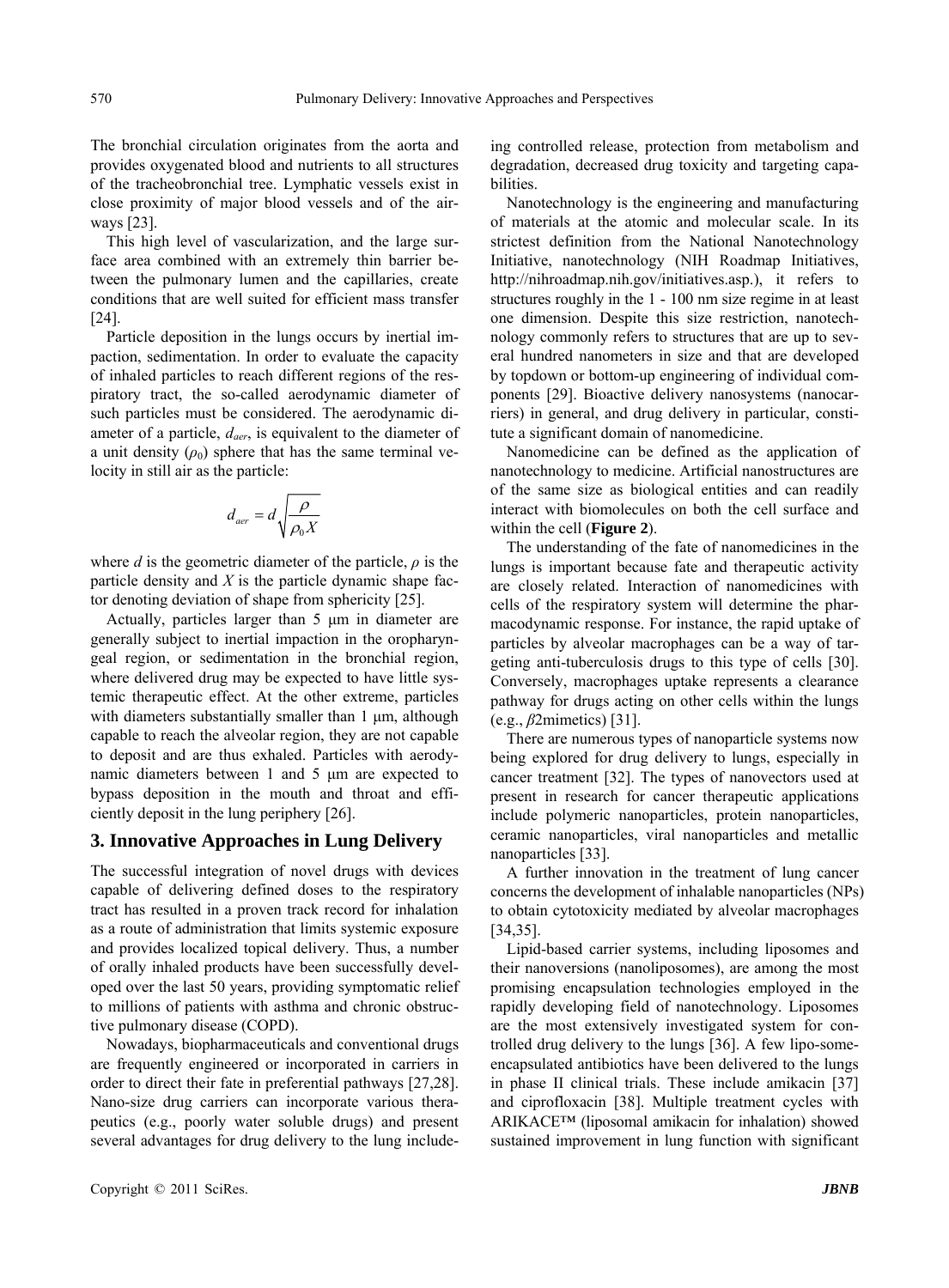

**Figure 2. Types of nanosize systems used for drug delivery and targeting. The blue axsis represents the diameters of nanovectors.** 

reduction in bacterial density in CF patients who have chronic Pseudomonas lung infections [39].

A nanoscale liposomal formulation of amikacin has been shown to slowly release the drug in rat lungs and to penetrate Pseudomonas biofilms and CF sputum *in vitro* [40].

[Mitsopoulos](http://www.hindawi.com/30387408/) and [Suntres](http://www.hindawi.com/60398061/) [41] reported that the delivery of N-acetylcysteine as a liposomal formulation improves its effectiveness in counteracting Paraquat-induced cytotoxicity.

Liposomal drug dry powder formulations, realized to obtain novel devices capable of delivering defined doses of drugs, represent promising tools for pulmonary drug administration, such as selective localization of drug, reduced local and systemic toxicities, increased patient compliance and high dose loading.

In liposomal dry powder formulations, drug encapsulating liposomes are homogenized, dispersed into the carrier and converted into dry powder by using freeze drying, spray drying or supercritical fluid technologies.

Huang *et al.* developed a formulation of liposomal salbutamol sulfate (SBS) with high encapsulation efficiency (more than 80%) formulated in a dry powder inhaler (DPI) for the treatment of asthma, offering the promising possibility of localized pulmonary liposomal SBS delivery in the anhydrous state [42].

The most commonly used liposomes are composed of lung surfactants and synthetic lipids. Liposomal formulation have been proposed to delivery anticancer drugs, corticosteroids, immunosuppressants, antimicotic drugs,

antibiotics for local pulmonary infections and CF and opioid analgesics for pain management. Many of them have reached the stage of clinical trials for the treatment of several pulmonary diseases [43].

Surfactant vesicles are analogous to liposomes but have several advantages over them and were proposed for pulmonary delivery. A novel approach was developed for the preparation of controlled release proniosomederived niosomes, using sucrose stearates as non-ionic biocompatible surfactants for the nebulisable delivery of cromolyn sodium [44]. An attempt has been made to incorporate anti-tuberculosis drugs (ATD's) in the prepared niosomes. High encapsulation efficiency was obtained and should an advantage to solve the problem of multi-drug resistance in case of tuberculosis [45].

Various nonionic surfactants of sorbitan ester class together with cholesterol were proposed to prepare niosomes containing rifampicin [46]; furthermore, Polysorbate 20 vesicles were studied in pulmonary glucocorticoid delivery [47,48].

A new trend in vesicles lung delivery is addressed to obtain efficient and safe vaccine delivery systems. A liposomal vaccine (MLB) based on xenogeneic human Basic fibroblast growth factor and monophosphoryl lipid A (MPLA) was proposed to induce humoral immunity through cross-reaction, to mediate Th1 immune response preferentially and to enhance antitumor activity *in vivo*. [49].

A promising application of nanocarriers to lung targeting is related to gene delivery. Gene therapy is cur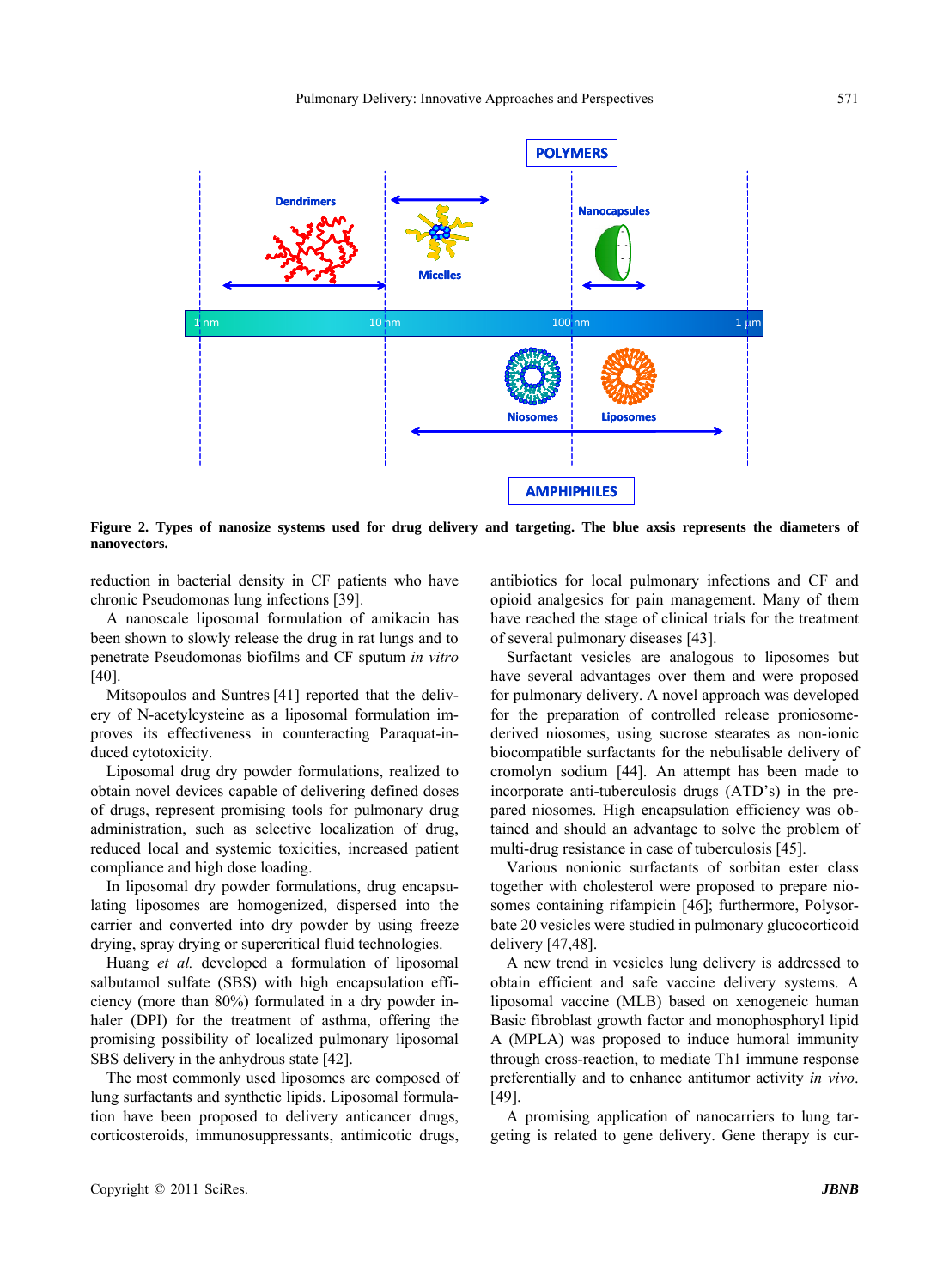rently being developed for a wide range of acute and chronic lung diseases, including CF, cancer and asthma. Several authors [50-52] developed a highly efficient nanocomposite aerosol for pulmonary gene delivery, consisting of a biodegradable polymer core.

Serious respiratory diseases, due to their lethality and prevalence, have attracted particular attention as targets of small interfering RNA (siRNA)—mediated therapeutic agents, also because of lung's accessibility leading to both local and systemic effects. However, one of the major challenges to achieve the siRNA therapeutic potential in lung diseases is to deliver the siRNAs to the lung tissue, in particular, to the target cells with high efficiency and high specificity [53].

Several clinical trials have been conducted in order to assess the efficacy and safety of pulmonary DNA delivery using viral and non-viral vectors, especially in the case of CF. Yet, none of these formulations have been pursued due to low transfection efficiency, transient gene expression or immune elimination of the gene vector. Identification of the barriers to cell transfection might help to improve gene transfer efficiency of non-viral vectors [51]. An efficient and safe cationic lipid, 6 lauroxyhexyl lysinate (LHLN), was proposed to prepare cationic liposomes. *In vitro* tests showed that, compared with Lipofectamine2000, the new cationic liposome formulation using LHLN exhibited lower cytotoxicity and similar transfection efficiency in A549 and HepG2 lung cancer cells [54].

Ishitsuka *et al.* developed a multifunctional envelopetype nano device (MEND), in which plasmid DNA is condensed using a polycation to form a core particle that is encapsulated in a lipid envelope, modified with the IRQ peptide (IRQRRRR) to enhance transgene expression in lungs [55].

Clinical applications of liposomes and nanoparticles for drug delivery to the respiratory tract are still in early stages. The key to future innovation may lie at the interface between biology and particle engineering. Improved understanding of biological processes including particle clearance, cellular targeting, intracellular trafficking, and drug absorption are needed to better design formulations that deliver to the "target" with the optimal balance of pharmacodynamic, pharmacokinetic, and safety profiles. More specifically, continued advances are needed in the development of: 1) controlled release formulations; 2) formulations with improved regional targeting within the lungs (e.g., airway versus alveoli and vice versa); 3) formulations containing active targeting moieties; 4) formulation strategies for improving the systemic bioavailability of inhaled macromolecules; 5) formulation strategies for delivering macromolecules, including siRNA and DNA into cells; and 6) formulations with

improved dose consistency. It is likely that such innovation will require the development of novel excipients and particle engineering strategies. Future innovation must also take into account the changing marketplace and the diverse set of customers (patient, healthcare professional, heath authorities, payers, and politicians) who must be satisfied. The pharmacoeconomics of new delivery systems will be closely scrutinized, so it is imperative that cost factors should be taken into account. Otherwise, the new technology option may overshoot the evolving inhalation marketplace.

#### **4. Toxicity of Nanoparticles to the Lung**

Epidemiological studies have confirmed a positive correlation between levels of particulate pollution and increased morbidity and mortality rates among general populations [56].

The adverse health effects seem to be dominated by pulmonary symptoms. For instance, many reports have addressed that occupational exposure of inhaled rigid nanoparticles (NPs) can lead to respiratory diseases such as pneumoconiosis (pulmonary fibrosis) and bronchitis [57,58].

Increasing inhalation of ambient ultrafine particles has been linked with exacerbation of respiratory symptoms and mortality among COPD sufferers [59]. It has also been documented that NPs can instigate oxidative stress and cellular toxicity in various types of cells [60].

It was also reported that chronic exposure to NPs can potentially predispose humans to lung inflammation and increase the risk of COPD.

A concentration range of NPs within the level found in ambience and in nanotechnology industries [61] can promote mucin aggregation.

The second safety aspect of deep lung deposition is the interaction of nanoparticles with the alveolar environment that is covered with a thin surfactant film. This film, as above reported, has important physiological functions such as the acceleration of gas exchange and the lowering of the surface tension in the alveolar space. Such functions may be compromised by inhalable nanoparticles that may cause life threatening consequences. Therefore, the compatibility of a delivery system with the alveolar environment must be always carefully considered [62,63].

For these reasons vesicular nanocarriers, composed of lung surfactants and/or synthetic amphiphiles may provide an efficient delivery system for the treatment of pulmonary disorders due to their biocompatibility, biodegradability and non-toxic nature [64].

#### **5. Conclusions**

Despite the many promising proof of concepts of various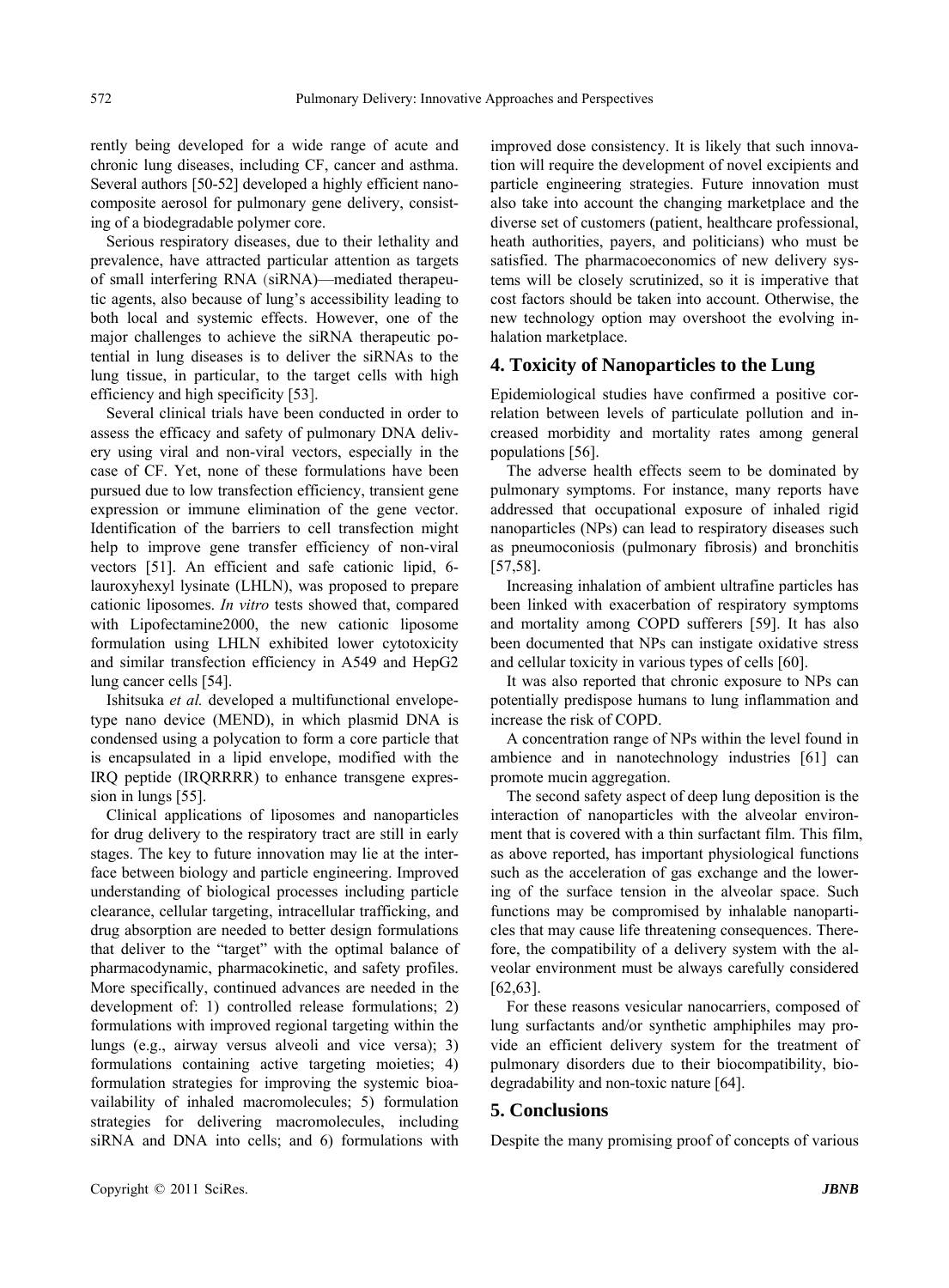delivery technologies, there is still a long way ahead that must be covered. This means there are still many challenges that are being faced, which, in turn, mean there are many chances for the academic and industrial scientist to improve formulations and make a decisive impact.

Further research efforts are needed to ensure the safety of long-term in vivo applications and the development of scale up from laboratory to industry in order to reach, within a few years, the safety and large-scale production at affordable costs of innovative lung delivery technologies.

#### **REFERENCES**

- [1] W. Yang, J. I. Peters and R. O. Williams III, "Inhaled Nanoparticles—A Current Review," *International Journal of Pharmaceutics*, Vol. 356, No. 1-2, 2008, pp. 239- 247. [doi:10.1016/j.ijpharm.2008.02.011](http://dx.doi.org/10.1016/j.ijpharm.2008.02.011)
- [2] J. S. Patton and P. R. Byron, "Inhaling Medicines: Delivering Drugs to the Body through the Lungs," *Nature Reviews Drug Discovery*, Vol. 6, No. 1, 2007, pp. 67-74. [doi:10.1038/nrd2153](http://dx.doi.org/10.1038/nrd2153)
- [3] E. Marttin, J. C. Verhoef, S. G. Romeijin and F. W. H. M. Merkus, "Effects of Absorption Enhancers on Rat Nasal Epithelium *in Vivo*: Release of Marker Compounds in the Nasal Cavity," *Pharmaceutical Research*, Vol. 12, No. 8, 1995, pp. 1151-1157. [doi:10.1023/A:1016207809199](http://dx.doi.org/10.1023/A:1016207809199)
- [4] F. W. H. M. Merkus, N. G. M. Schiepper, W. A. J. J. Hermens, V. S. G. Romeijin and J. C. Verhoef, "Absorption Enhancers in Nasal Drug Delivery: Efficacy and Safety," *Journal of Controlled Release*, Vol. 24, No. 1-3, 1993, pp. 201-208. doi:[10.1016/0168-3659\(93\)90179-9](http://www.sciencedirect.com/science/article/pii/0168365993901799)
- [5] W. T. Cefalu, "Concept, Strategies, and Feasibility of Noninvasive Insulin Delivery," *Diabetes Care*, Vol. 27, No. 1, 2004, pp. 239-246. doi:[10.2337/diacare.27.1.239](http://care.diabetesjournals.org/content/27/1/239.long)
- L. Illum, "Nasal Drug Delivery: New Developments and Strategies," *Drug Discovery Today*, Vol. 7, No. 23, 2002, pp. 1184-1189. doi:[10.1016/S1359-6446\(02\)02529-1](http://dx.doi.org/10.1016/S1359-6446(02)02529-1)
- [7] J. J. Neumiller and R. K Campbell, "Technosphere Insulin: An Inhaled Prandial Insulin Product," *BioDrugs*, Vol. 24, No. 3, 2010, pp. 165-172. [doi:10.2165/11536700-000000000-00000](http://dx.doi.org/10.2165/11536700-000000000-00000)
- [8] A. Rossiter, C. P. Howard., N. Amin, D. J. Costello and A. H. Boss, "Technosphere® Insulin: Safety in Type 2 Diabetes Mellitus," *ADA Scientific Sessions*, Orlando Florida, June 2010.
- [9] T. Gessler, W. Seeger and T. Schmehl, "Inhaled Prostanoids in the Therapy of Pulmonary Hypertension," *Journal of Aerosol Medicine*, Vol. 21, No. 1, 2008, pp. 1-12. doi:[10.1089/jamp.2007.0657](http://www.liebertonline.com/doi/abs/10.1089/jamp.2007.0657?url_ver=Z39.88-2003&rfr_id=ori:rid:crossref.org&rfr_dat=cr_pub%3dpubmed)
- [10] J. D. Crapo, B. E. Barry, P. Gehr, M. Bachofen and E. R. Weibel, "Cell Number and Cell Characteristics of the Normal Human Lung," *American Review of Respiratory Disease*, Vol. 126, No. 3, 1982, pp. 332-337.
- [11] R. R. Mercer, M. L. Russell, V. L. Roggli and J. D. Crapo, "Cell Number and Distribution in Human and Rat Air-

ways," *American Journal of Respiriratory Cell and Molecular Biology*, Vol. 10, No. 6, 1994, pp. 613-624.

- [12] H. M. Courrier, N. Butz and T. F. Vandamme, "Pulmonary Drug Delivery Systems: Recent Developments and Prospects," *Critical Reviews in Therapeutic Drug Carrier Systems*, Vol. 19, No. 4-5, 2002, pp. 425-498. doi:[10.1615/CritRevTherDrugCarrierSyst.v19.i45.40](http://www.begellhouse.com/journals/3667c4ae6e8fd136,69e332455d956168,36cf2510466cdf35.html)
- [13] C. P. Van der Schans, "Bronchial Mucus Transport," *Respiratory Care*, Vol. 52, No. 9, 2007, pp. 1150-1158.
- [14] M. T. Clunes and R. C. Boucher, "Cystic Fibrosis: The Mechanisms of Pathogenesis of an Inherited Lung Disorder," *Drug Discovery Today Disease Mechanism*, Vol. 4, No. 2, 2007, pp. 63-72. doi:[10.1016/j.ddmec.2007.09.001](http://dx.crossref.org/10.1016%2Fj.ddmec.2007.09.001)
- [15] S. K. Lai, Y. Y. Wang and J. Hanes, "Mucus-Penetrating Nanoparticles for Drug and Gene Delivery to Mucosal Tissues," *Advanced Drug Delivery Reviews*, Vol. 61, No. 2, 2009, pp. 158-171. [doi:10.1016/j.addr.2008.11.002](http://dx.doi.org/10.1016/j.addr.2008.11.002)
- [16] R. Bansil and B. S. Turner, "Mucin Structure, Aggregation, Physiological Functions and Biomedical Applications," *Current Opinion in Colloid & Interface Science*, Vol. 11, No. 2-3, 2006, pp. 164-170. doi: [10.1016/j.cocis.2005.11.001](http://nanoscience.bu.edu/papers/Bansil_Turner_COICIS_2006.pdf).
- [17] W. Bernhard, P. L. Haslam and J. Floros, "From Birds to Humans: New Concepts on Airways Relative to Alveolar Surfactant," *American Journal of Respiriratory Cell and Molecular Biology*, Vol. 30, No. 1, 2004, pp. 6-11. doi:[10.1165/rcmb.2003-0158TR](http://ajrcmb.atsjournals.org/cgi/content/full/30/1/6)
- [18] J. Perez-Gil, "Structure of Pulmonary Surfactant Membranes and Films: The Role of Proteins and Lipid-Protein Interactions," *Biochimica et Biophysica Acta* (*BBA*)*— Biomembrane***s**, Vol. 1778, No. 7-8, 2008, pp. 1676-1695. doi:[10.1016/j.bbamem.2008.05.003](http://dx.doi.org/10.1016/j.bbamem.2008.05.003)
- [19] M. Geiser, "Update on Macrophage Clearance of Inhaled Micro- and Nanoparticles," *Journal of Aerosol Medicine and Pulmonary Drug Delivery*, Vol. 23, No. 4, 2010, pp. 207-217. [doi:10.1089/jamp.2009.0797](http://dx.doi.org/10.1089/jamp.2009.0797)
- [20] P. G. Holt, D. H. Strickland, M. E. Wikstrom and F. L. Jahnsen, "Regulation of Immunological Homeostasis in the Respiratory Tract," *Nature Reviews Immunology*, Vol. 8, 2008, pp. 142-152. doi[:10.1038/nri2236](http://www.nature.com/nri/journal/v8/n2/abs/nri2236.html)
- [21] V. van der Velden and A. R. Hulsmann, "Peptidases: Structure, Function and Modulation of Peptide-Mediated Effects in the Human Lung," *Clinical & Experimental Allergy*, Vol. 29, No. 4, 1999, pp. 445-456. doi:[10.1046/j.1365-2222.1999.00462.x](http://onlinelibrary.wiley.com/doi/10.1046/j.1365-2222.1999.00462.x/abstract)
- [22] F. Buhling, D. Groneberg and T. Welte, "Proteases and Their Role in Chronic Inflammatory Lung Diseases," *Current Drug Targets*, Vol. 7, No. 6, 2006, pp. 751-759. [doi:10.2174/138945006777435362](http://dx.doi.org/10.2174/138945006777435362)
- [23] S. El-Chemaly, G. Pacheco-Rodriguez, Y. Ikeda, D. Malide and J. Moss, "Lymphatics in Idiopathic Pulmonary Fibrosis: New Insights into an Old Disease," *Lymphatic Research and Biology*, Vol. 7, No. 4, 2009, pp. 197-203. doi[:10.1089/lrb.2009.0014](http://www.ncbi.nlm.nih.gov/pmc/articles/PMC2883488/?tool=pubmed)
- [24] J. D. Brain, "Inhalation, Deposition, and Fate of Insulin and Other Therapeutic Proteins," *Diabetes Technology &*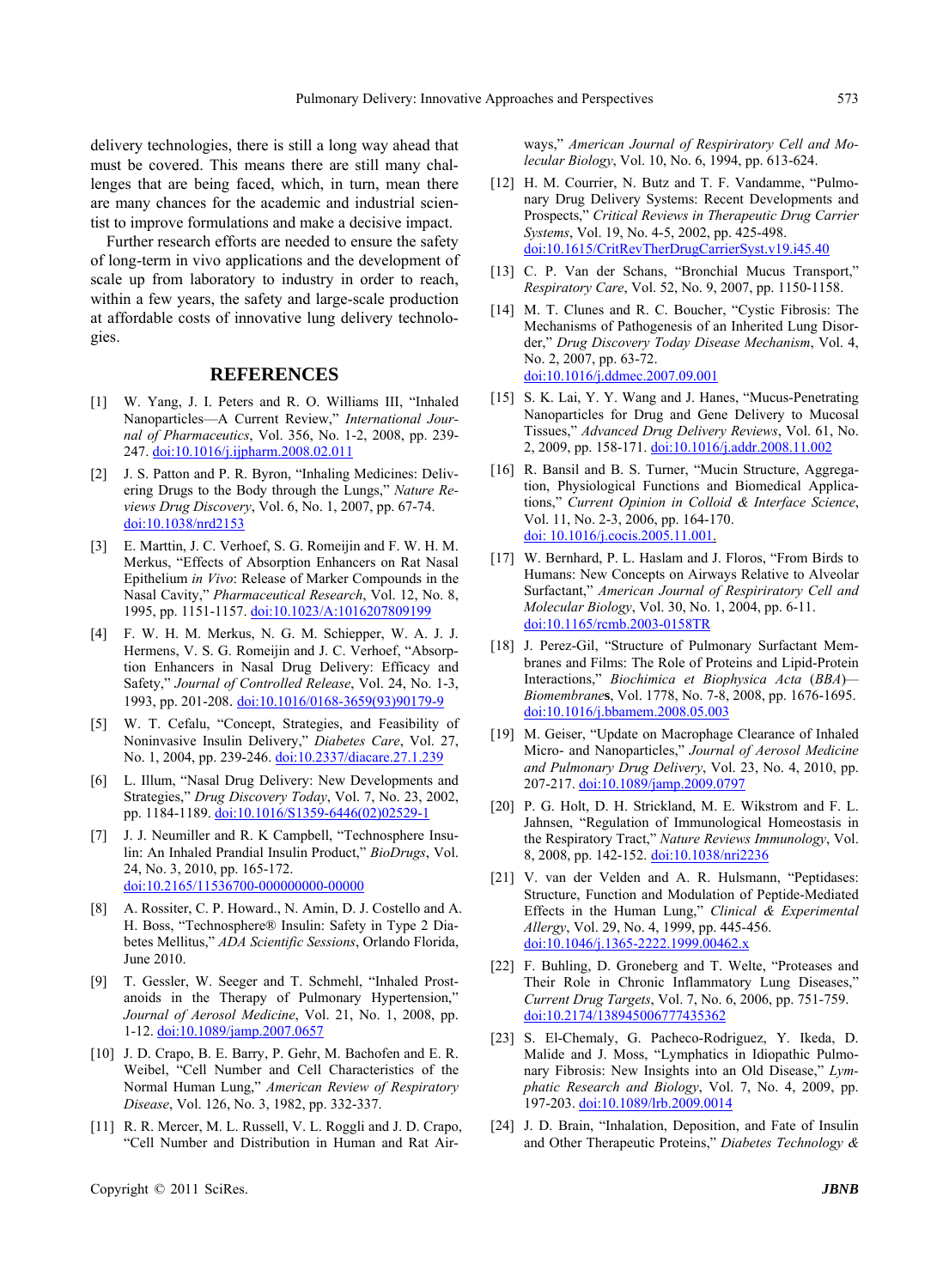*Therapeutics*, Vol. 9, Suppl. 1, 2007, p. S-4-15. doi:10.1089/dia.2007.0228

- [25] W. C. Hinds, "Uniform Particle Motion," In: W. C. Hinds, Ed., *Aerosol Technology*: *Properties*, *Behavior and Measurement of Airborne Particles*, Second Edition, Wiley, New York, 1999, pp. 53-55.
- [26] J. Heyder, J. Gebhart, G. Rudolf, C. F. Schiller and W. Stahlhofen, "Deposition of Particles in the Human Respiratory Tract in the Size Range 0.005 - 15 μm," *Journal of Aerosol Science*, Vol. 17, No. 5, 1985, pp. 811-625. [doi:10.1016/0021-8502\(86\)90035-2](http://dx.doi.org/10.1016/0021-8502(86)90035-2)
- [27] S. R. Schmidt, "Fusion-Proteins as Biopharmaceuticals-Applications and Challenges," *Current Opinion in Drug Discovery & Development*, Vol. 12, No. 2, 2009, pp. 284-295.
- [28] F. M. Veronese and G. Pasut, "Pegylation, Successful Approach to Drug Delivery," *Drug Discovery Today*, Vol. 10, No. 21, 2005, pp.1451-1458. [doi:10.1016/S1359-6446\(05\)03575-0](http://dx.doi.org/10.1016/S1359-6446(05)03575-0)
- [29] O. C. Farokhzad and R. Langer, "Impact of Nanotechnology on Drug Delivery," *Acs Nano*, Vol. 3, No. 1, 2009, pp. 16-20. doi:[10.1021/nn900002m](http://pubs.acs.org/doi/abs/10.1021/nn900002m)
- [30] N. Nimje, A. Agarwal, G. K. Saraogi, N. Lariya, G. Rai, H. Agrawal and G. P. Agrawai, "Mannosylated Nanoparticulate Carriers of Rifabutin for Alveolar Targeting," *Journal of Drug Targeting*, Vol. 17, No. 10, 2009, pp. 777-787. doi[:10.3109/10611860903115308](http://informahealthcare.com/doi/abs/10.3109/10611860903115308)
- [31] J. Todoroff and R. Vanbever, "Fate of Nanomedicines in the Lungs," *Current Opinion in Colloid & Interface Science*, Vol. 16, 2011, pp. 246-254. doi:[10.1016/j.cocis.2011.03.001](http://www.sciencedirect.com/science/article/pii/S1359029411000409)
- [32] B. Haley and E. Frenkel, "Nanoparticles for Drug Delivery in Cancer Treatment," *Urologic Oncology*: *Seminars and Original Investigations*, Vol. 26, No. 1, 2008, pp. 57-64. doi[:10.1016/j.urolonc.2007.03.015](http://www.sciencedirect.com/science/article/pii/S1078143907000907)
- [33] R. Singh and N. H. Singh, "Medical Applications of Nanoparticles in Biological Imaging, Cell Labeling, Antimicrobial Agents, and Anticancer Nanodrugs," *Journal of Biomedical Nanotechnology*, Vol. 7, No. 4, 2011, pp. 489-503. [doi:10.1166/jbn.2011.1324](http://dx.doi.org/10.1166/jbn.2011.1324)
- [34] K. M. Al-Hallak, S. Azarmi, A. Anwar-Mohamed , W. H. Roa and R. Löbenberg, "Secondary Cytotoxicity Mediated by Alveolar Macrophages: A Contribution to the Total Efficacy of Nanoparticles in Lung Cancer Therapy?" *European Journal of Pharmaceutics and Biopharmaceutics*, Vol. 76. No 1, 2010, pp. 112-119. [doi:10.1016/j.ejpb.2010.05.002](http://dx.doi.org/10.1016/j.ejpb.2010.05.002)
- [35] W. H. Roa, S. Azarmi, M. H. D. K. Al-Hallak, W. H. Finlay, A. M. Magliocco and R. Löbenberg, "Inhalable Nanoparticles, a Non-Invasive Approach to Treat Lung Cancer in a Mouse Model," *Journal of Controlled Release*, Vol. 150, No. 1, 2011, pp. 49-55. [doi:10.1016/j.jconrel.2010.10.035](http://dx.doi.org/10.1016/j.jconrel.2010.10.035)
- [36] H. M. Mansour, Y. S. Rhee and X. Wu, "Nanomedicine in Pulmonary Delivery," *International Journal of Nanomedicine*, Vol. 4, 2009, pp. 299-319. doi:[10.2147/IJN.S4937](http://www.dovepress.com/articles.php?article_id=3806)
- [37] J. Weers, B. Metzheiser, G. Taylor, S. Warren, P. Meers and W. R. Perkins, "A Gamma Scintigraphy Study to Investigate Lung Deposition and Clearance of Inhaled Amikacin-Loaded Liposomes in Healthy Male Volunteers," *Journal of Aerosol Medicine and Pulmonary Drug Delivery*, Vol. 22, No. 2, 2009, pp. 131-138. doi:[10.1089/jamp.2008.0693](http://www.liebertonline.com/doi/pdfplus/10.1089/jamp.2008.0693)
- [38] P. Bruinenberg, D. Serisier, D. Cipolla and J. Blanchard, "Safety, Tolerability and Pharmacokinetics of Novel Liposomal Ciprofloxacin Formulations for Inhalation in Healthy Volunteers and Non-Cystic Bronchiectasis Patients," *American Journal of Respiratory and Critical Care Medicine*, B49 Meeting Abstract, American Thoracic Society 2010 International Conference, Vol. 181, Orleans, May 2010, p. A3192.
- [39] O. O. Okusanya, S. M. Bhavnani, J. Hammel, P. Minic, L. J. Dupont, A. Forrest, G. J. Mulder, C. Mackinson, P. G. Ambroseand and R. Gupta, "Pharmacokinetic and Pharmacodynamic Evaluation of Liposomal Amikacin for Inhalation in Cystic Fibrosis Patients with Chronic Pseudomonal Infection," *Antimicrobial Agents and Chemotherapy*, Vol. 53, No. 9, 2009, pp. 3847-3854 doi:[10.1128/AAC.00872-08](http://aac.asm.org/cgi/reprint/53/9/3847)
- [40] P. Meers, M. Neville, V. Malinin, A. W. Scotto, G. Sardaryan, R. Kurumunda, C. Mackinson, G. James, S. Fisher and W. R. Perkins, "Biofilm Penetration, Triggered Release and *in Vivo* Activity of Inhaled Liposomal Amikacin in Chronic Pseudomonas Aeruginosa Lung Infections," *Journal of Antimicrobial Chemotherapy*, Vol. 61, No. 4, 2008, pp. 859-868. doi[:10.1093/jac/dkn059](http://jac.oxfordjournals.org/content/61/4/859.full.pdf+html)
- [41] P. Mitsopoulos and Z. E. Suntres, "Protective Effects of Liposomal N-Acetylcysteine against Paraquat-Induced Cytotoxicity and Gene Expression," *Journal of Toxicology*, Vol. 2011, 2011, Article ID 808967 (14 Pages). doi:[10.1155/2011/808967](http://downloads.hindawi.com/journals/jt/2011/808967.pdf)
- [42] W. H. Huang, Z. J. Yang , H. Wu , Y. F. Wong , Z. Z. Zhao and L. Liu, "Development of Liposomal Salbutamol Sulfate Dry Powder Inhaler Formulation," *Biological & Pharmaceutical Bulletin*, Vol. 33, No. 3, 2010, pp. 512- 517. doi:[10.1248/bpb.33.512](http://www.jstage.jst.go.jp/article/bpb/33/3/33_512/_article)
- [43] A. Misra, K. Jinturkar, D. Patel, J. Lalani and M. Chougule, "Recent Advances in Liposomal Dry Powder Formulations: Preparation and Evaluation," *Expert Opinion on Drug Delivery*, Vol. 6, No. 1, 2009, pp. 71-89. doi:[10.1517/17425240802652309.](http://informahealthcare.com/doi/abs/10.1517/17425240802652309)
- [44] A. Abd-Elbary, H. M. El-laithy and M. I. Tadros, "Sucrose Stearate-Based Proniosome-Derived Niosomes for the Nebulisable Delivery of Cromolyn Sodium," *International Journal of Pharmaceutics*, Vol. 357, No. 1-2, 2008, pp. 189-198. [doi:10.1016/j.ijpharm.2008.01.056](http://dx.doi.org/10.1016/j.ijpharm.2008.01.056)
- [45] K. M. Surinder, N. Jindal and G. Kaur, "Quantitative Investigation, Stability and *in Vitro* Release Studies of Anti-TB Drugs in Triton Niosomes," *Colloids and Surfaces B: Biointerfaces*, Vol. 87, No. 1, 2011, pp. 173-179. [doi:10.1016/j.colsurfb.2011.05.018](http://dx.doi.org/10.1016/j.colsurfb.2011.05.018)
- [46] V. S. Jatav, S. K Singh, P. Khatri, A. K. Sharma and R. Singh, "Formulation and *In-Vitro* Evaluation of Rifampicin-Loaded Niosomes," *Journal of Chemical and*